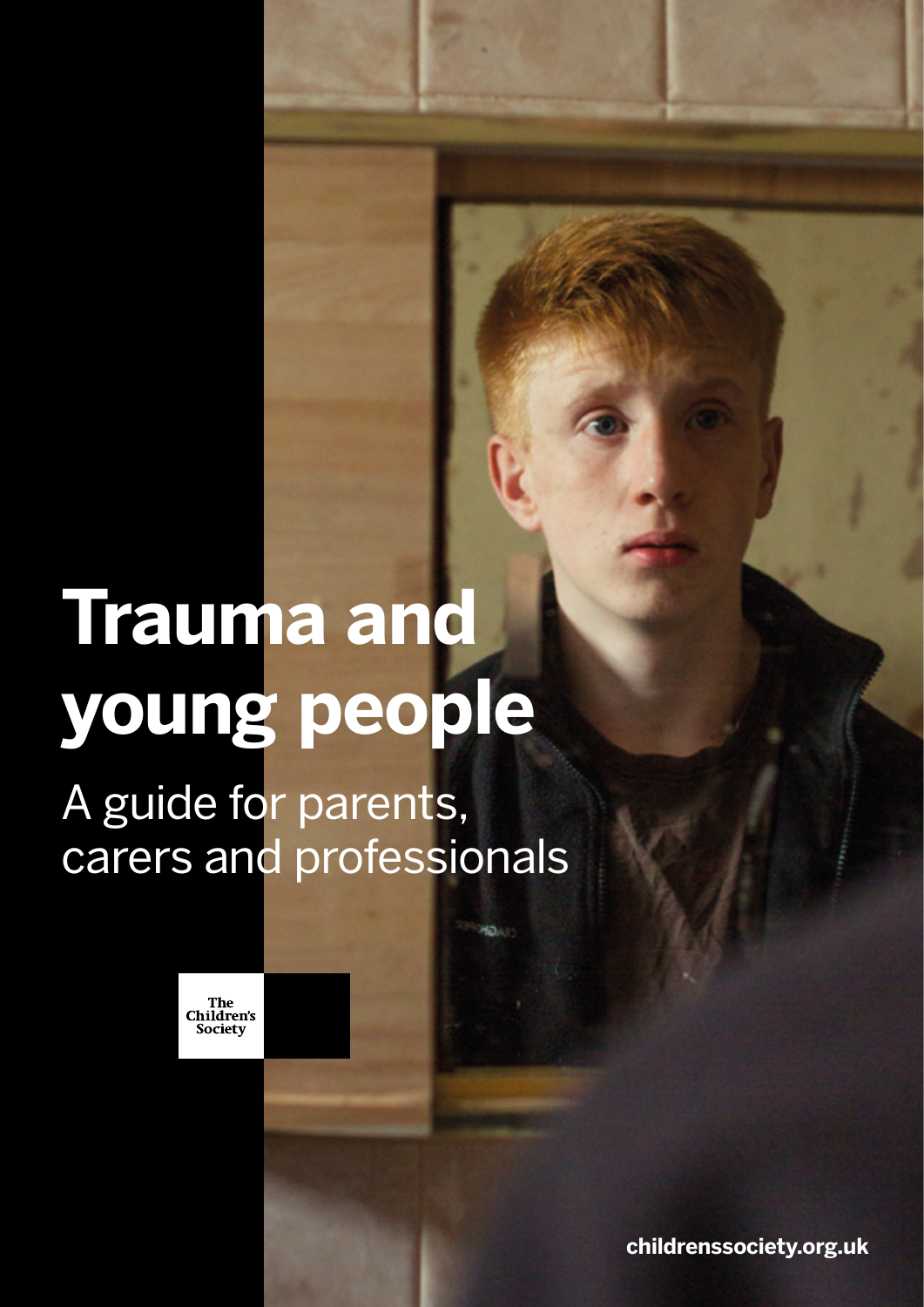# **Introducing trauma**

Too many children and young people see or experience traumatic events such as abuse, violence, disasters, war, tragic accidents or major incidents such as terrorism. Some of these experiences may be one-off or short-term, but they may also be enduring, and it is important for adults to take note and help children understand and cope with their emotions following a traumatic event.

This guide has been developed to help parents, carers and professionals supporting children and young people affected by traumatic events or experiences.

#### This guide aims to provide:

- A brief overview of some of the signs and symptoms children and young people experiencing trauma may face.
- Some practical tips and advice to help you talk to children and young people about their feelings and concerns.
- Information and resources you can use with children and young people to help them express their feelings.
- Additional resources developed by The Children's Society to help promote young people's well-being.
- **Further information and** signposting if you, or the young person you are supporting, need additional support.
- Highlighted text throughout the document are links to useful resources and further information.





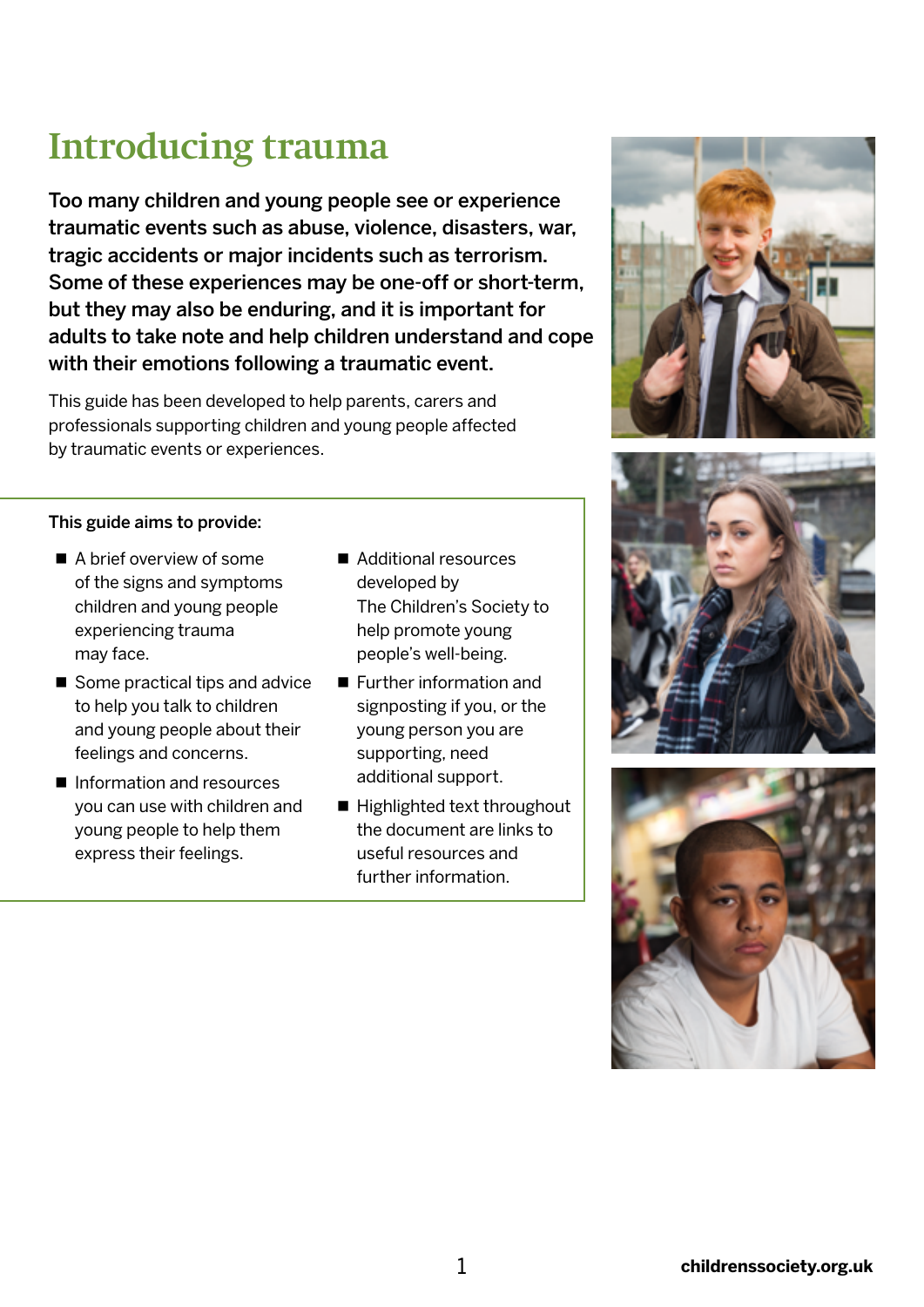# **Signs and symptoms of trauma**

After shocking or unexpected events where a child or young person has experienced intense feelings of fear or helplessness, they may experience an ongoing reaction to the event that leaves them unsettled. For example, they may experience repetitive and distressing memories, or re-experience the feeling of being scared or worried. They may also feel constantly unsettled or on their guard.

Some young people will avoid talking about the subject completely (not at all), while others will struggle to stop thinking about it and how they could have prevented or changed the outcome. Younger children might have bad dreams or reenact their experience through play, some may also have difficulty concentrating, or feel lonely or irritable.

### **Reactions to trauma can be complicated and symptoms can include:**

- **P** Psychological symptoms: denial, shock, feeling irritable, anger, guilt, shame, low mood, depression, hopelessness, helplessness, confusion, concentration and communication problems, anxiety, fear, isolation, numbness.
- Physiological symptoms: sleep problems, flashbacks, heart racing, low energy, being on edge and easily startled,

Trauma and feelings of stress are psychological and physical responses to a one-off, prolonged and/or repeated exposure to one or more distressing or life threatening events. Many children and young people are resilient, and often symptoms of trauma diminish with time – but

of appetite. Behavioural regression: with

tension, aches, pains and loss

particularly small children, trauma can lead to a loss of developmental milestones. Children can become more infant-like, clingy, fearful, thumb-suck, disengage from nursery/school, start bedwetting and imitate the traumatic events.

where a situation is exceptionally threatening, this is less likely. It is estimated that around a third of people go on to experience the symptoms of trauma for a longer time, and are at risk of developing Post-Traumatic Stress Disorder

Typical responses to stress:

Stress is the body's direct response to overwhelming life pressures. Once these life pressures reduce, so too do the feelings of stress.

When the body is under stress it produces hormones such as adrenaline and cortisol. These hormones prepare the body to take urgent action – to fight or take flight – and in turn have a number of negative health side-effects such as anxiety, depression, concentration problems, weight gain/loss, dizziness and sleep problems.

When we feel stress, we all react differently. At times, we may feel like shouting and throwing things, but at other times we withdraw, stop socialising and stop answering messages. When we think we cannot cope, we may feel tearful yet outwardly appear angry and behave aggressively. In younger children, changes in behaviour (eg bedwetting, headaches, stomach upsets, sleep problems and refusing school) can indicate stress.

Post-Traumatic Stress Disorder:

Severe distress and anxiety caused by very frightening or life threatening event(s).

(PTSD).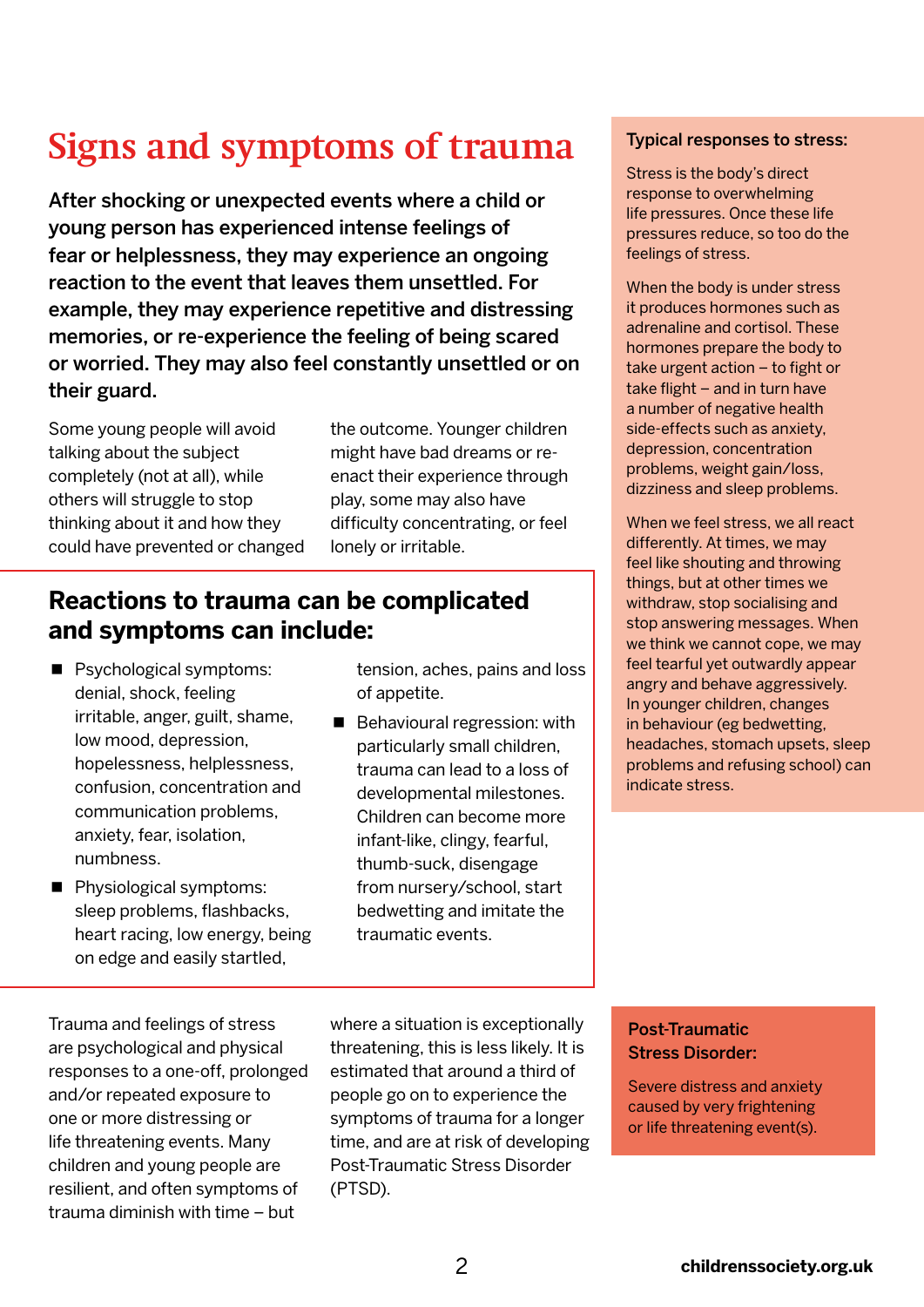After a few months, symptoms of trauma usually begin to reduce, although it is common for them to return when something reminds the person of the traumatic event (such as an anniversary). However for some people their traumatic symptoms can get worse instead of better over time and develop into mental health problems, including PTSD. If, after a traumatic incident you are concerned about the symptoms a child or young person is displaying, please seek advice from a health professional (such as a GP) or child and adolescent mental health services. If the young person's symptoms are mild, it may be recommended you monitor them over a month to see if they subside. If the symptoms persist, you may be advised to return to the health professional.

# **What you can do**

As a parent or professional working with children or young people the link between the symptoms and the incident may not be obvious. Children and young people may not have the words to describe their traumatic experiences, or understand the link between what has happened and how it influences their feelings or behaviour.

At the time of the traumatic event your first course of action should always be to keep the child or children in question safe, administer first aid if required and, where abuse has taken place, report the incident to the

# Things you can do

#### Intervening early:

**PTSD can be treated early** when identified and there are things you can do to reduce the negative impact of traumatic events. Awareness of the symptoms is the first step: children and young people need those who support them to be watchful.

If you are identifying any of the symptoms on page 2, discuss with your GP and/or child and adolescent mental health service.

#### Your response matters:

- $\blacksquare$  In the first instance, the way that you cope with and respond to the event will influence the way the child reacts or deals with it. Evidence has shown that support from parents or carers is key to helping a child or young person cope with what is going on.
- Be honest and open about how the incident makes you feel, but try to remain calm and reassure the child or young person that you will keep them safe.
- Let them explain what happened if they want you to, try to talk about the facts and identify any misconceptions or misunderstandings. Protect them from any information or details they do not need to know.

police or local authority children's services. After the event has passed, you may want to think about what additional support you can provide whilst the child in question comes to terms with what has happened.

■ Talk through the common reactions to stress and trauma and explain that their reactions, whether visible or not, are normal reactions to extraordinary incidents.

#### Try to strengthen your communication:

- Give children and young people experiencing traumarelated symptoms undivided time. Listen carefully, avoid interrupting and ask open questions, make eye contact and show them you are interested. For some children different forms of expression are helpful. Drawing, play or stories can be metaphors to help a child to communicate.
- $\blacksquare$  Talk to them about ways they can help themselves and come up with a plan for if they start to feel worried or down. These tactics may include breathing exercises and relaxation techniques. **[Take Time Out](https://youngminds.org.uk/find-help/looking-after-yourself/take-time-out/)**, a guide by YoungMinds, highlights nine great ways to help children and young people relax.
- **Encourage children and young** people to think of ways they can disrupt unwanted or negative thoughts such as playing with a pet, reading a book, exercising or spending time with friends.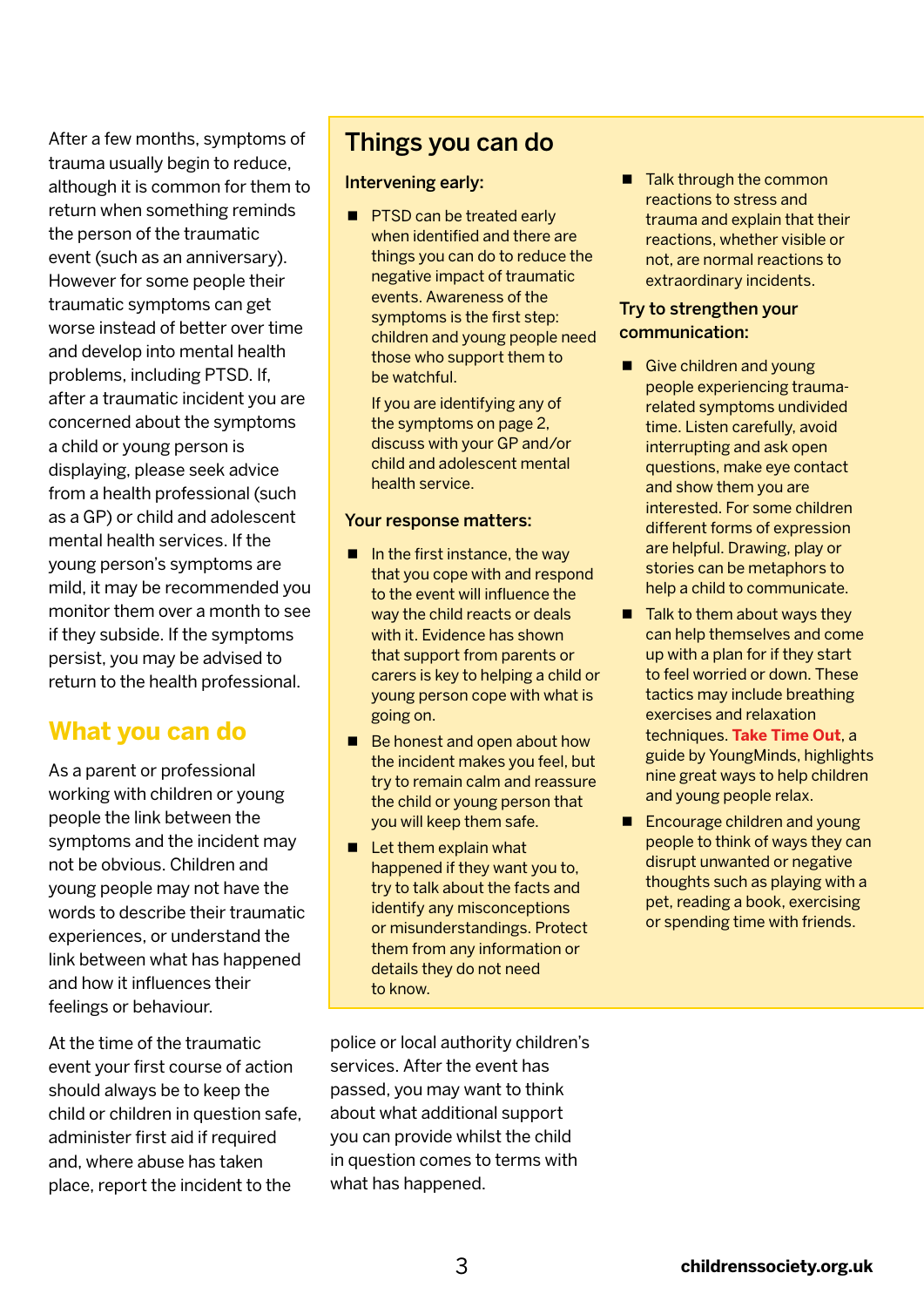# **Support for children and young people**

We have provided some worksheets to help children and young people think about any difficulties and worries they may have and how they might deal with them. They can do these worksheets their own or with someone.

- $\blacksquare$  Things that scare and worry me: Different people have different things that can worry or scare them, but it always helps to talk with someone you trust.
- Dealing with different feelings: Experiencing trauma can cause all sorts of difficult and complicated feelings. Use this worksheet to help identify your emotions.
- Where do I go for help?: It's not always easy to talk about your life at home, but if you can find people you trust it can be a help. Use this worksheet to think about people who could help you.
- How I can feel better: Sometimes when we feel down it can be difficult to think about feeling any other way. This worksheet will help you think of the things that can help.
- What I want for the future: Everyone has hopes and dreams for the future and how they want things to turn out. Use this worksheet to think about what you would like and how you could achieve it.

#### Top Tips for children and young people:

■ Connect with friends and people you trust: Trying to forget or not talk

about the event does not usually help in the long term. Finding a way to express the experience when ready, whether through talking, drawing, writing, music, dance or simply sharing a space with others can help to reduce the effects of trauma.

■ Exercise, relaxation/ meditation:

Exercise and activities such as **[meditation](https://www.youtube.com/watch?v=a8LjxXSxBeA&list=PLLw4OxkBSVUMERYOv9xvIalOs6rLXU710&index=3
)**, **[visualisation](http://youtu.be/9SuH5LlrAm8)**, **[breathing exercises](http://www.drweil.com/drw/u/ART00521/three-breathing-exercises.html)** and **[deep muscle relaxation](https://www.youtube.com/watch?v=2ZKNr-W9A1U&list=PLLw4OxkBSVUMERYOv9xvIalOs6rLXU710)** can be helpful.

 $\blacksquare$  Talking therapy: If you are finding it difficult to cope, consider meeting with someone trained to help; this might include your GP and/or having **[talking therapy](http://www.nhs.uk/Conditions/stress-anxiety-depression/Pages/benefits-of-talking-therapy.aspx)**.

# **Additional resources**

As part of our groundbreaking research into the well-being of children, we have worked with the New Economics Foundation (NEF) to find out what children can do to support their own well-being and how you can help them. Our parent's guide [How to support your child's](https://www.childrenssociety.org.uk/what-we-do/resources-and-publications/publications-library/how-to-support-your-childs-well-being)  [well-being](https://www.childrenssociety.org.uk/what-we-do/resources-and-publications/publications-library/how-to-support-your-childs-well-being) gives some simple tips for parents on how they can encourage children to take part in activities that could enhance their well-being.

The five 'Ways to Well-being' for children are available as a set of postcards that serve as a reminder of the things that children can do to support their own well-being. You can download the postcards **[here](https://www.childrenssociety.org.uk/sites/default/files/u130/Ways%20to%20well-being%20postcards%20FINAL%20%282%29.pdf)**.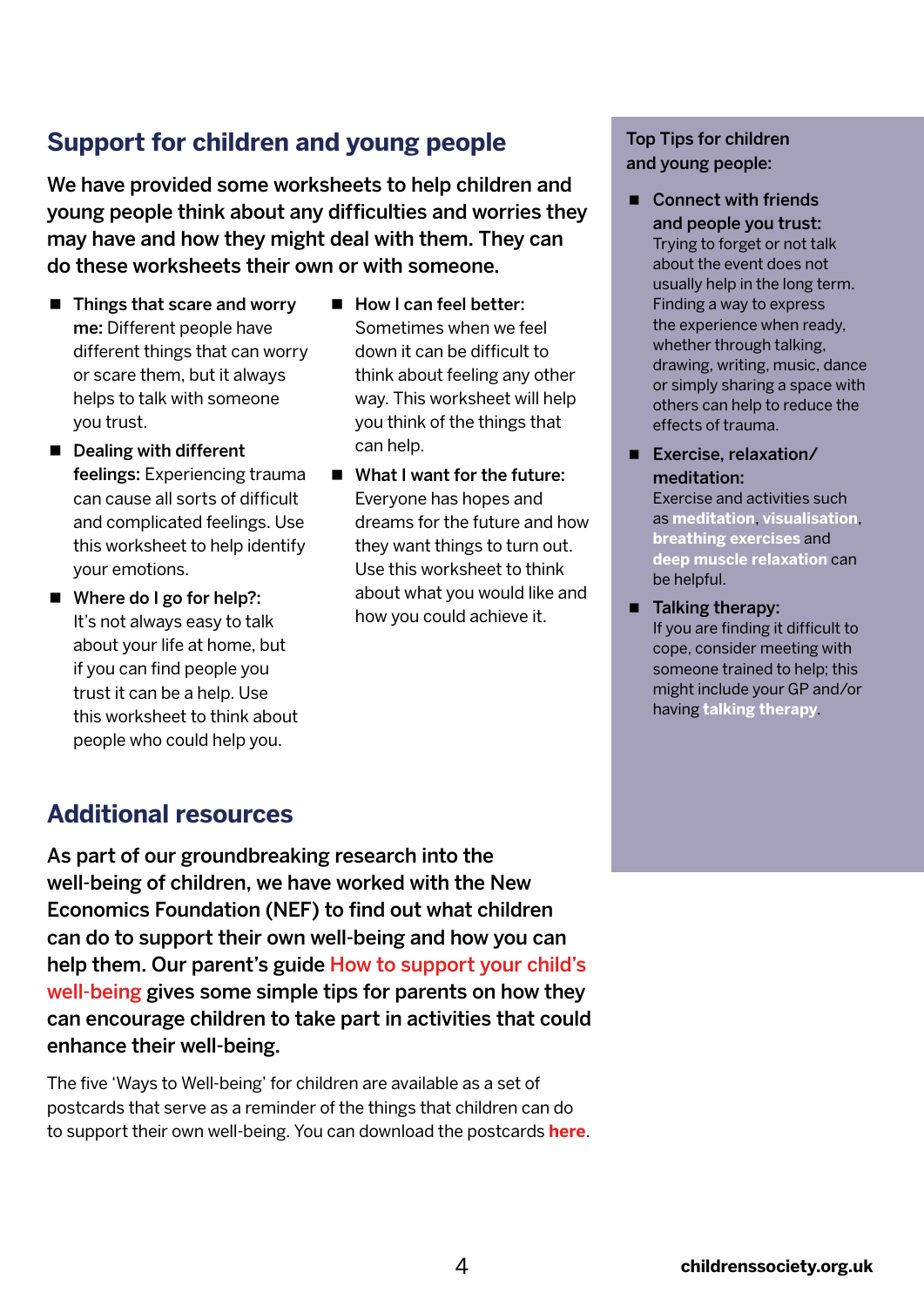### **Further support**

Below are details and links to other organisations that can provide further support, guidance and information:

#### Supporting children worried about terrorism:

NSPCC have developed **[advice](https://www.nspcc.org.uk/what-we-do/news-opinion/supporting-children-worried-about-terrorism/?utm_source=twitter_nspcc&utm_medium=nspccsocialmedia&utm_campaign=owntwitter_tweet)** to help parents talk to their children worried about recent terrorism-related events.

#### After the event:

Supporting children after a frightening event: **[This leaflet](https://childbereavementuk.org/wp-content/uploads/2016/05/1.4b-Supporting-children-after-a-frightening-event.pdf)** is designed to help adults to understand how children and young people might react to frightening events, and to give some ideas of what might help. Further copies are available from **[traumaticstress.org.uk](http://traumaticstress.org.uk)**

#### MindEd:

A free educational resource on children and young people's mental health for all adults. Below are links to free sessions on:

- **[Flashbacks, trauma,](https://www.minded.org.uk/LearningContent/LaunchForGuestAccess/445694)  [bullying.](https://www.minded.org.uk/LearningContent/LaunchForGuestAccess/445694)**
- **[Trauma and coping](https://www.minded.org.uk/families/index.html#/id/56cc7831a55aa90a52727c3a)  [for parents.](https://www.minded.org.uk/families/index.html#/id/56cc7831a55aa90a52727c3a)**
- [Death and loss for parents.](https://www.minded.org.uk/families/index.html#/id/56cc7831a55aa90a52727c2d)

Guidance for schools on discussing terrorism by the PSHE Association:

- Supporting primary aged children: **[Guidance](https://www.pshe-association.org.uk/curriculum-and-resources/resources/discussing-terrorist-attack-children-primary)** on how to discuss a terrorist attack with children in the primary phases.
- Supporting secondary aged children and young people: A **[framework](https://www.pshe-association.org.uk/curriculum-and-resources/resources/generic-framework-discussing-terrorist-attack)** for discussing terrorist attacks is more suited to secondary aged pupils.

#### **[NHS Choices:](http://www.nhs.uk/conditions/Post-traumatic-stress-disorder/Pages/Introduction.aspx)**

Post-traumatic stress disorder: Information and advice about causes and symptoms of PTSD and when to seek medical advice.

#### **[Royal College of Psychiatrists:](http://www.rcpsych.ac.uk/healthadvice/parentsandyouthinfo/parentscarers/traumaticstressinchildren.aspx)**

Traumatic Stress in children: Information for parents, carers and anyone who works with young people. This factsheet describes the causes and symptoms of traumatic stress, and provides practical advice on how to get help.

#### **[Youth Wellbeing Directory:](http://www.youthwellbeing.co.uk/)**

A list of local and national organisations for anyone up to the age of 25.

#### **[Take Time Out:](https://youngminds.org.uk/find-help/looking-after-yourself/take-time-out/)**

A guide by YoungMinds that highlights stress busting techniques and nine great ways to help children and young people relax.

**[The Mix](http://www.themix.org.uk/mental-health)** provides mental health and well-being resources for young people.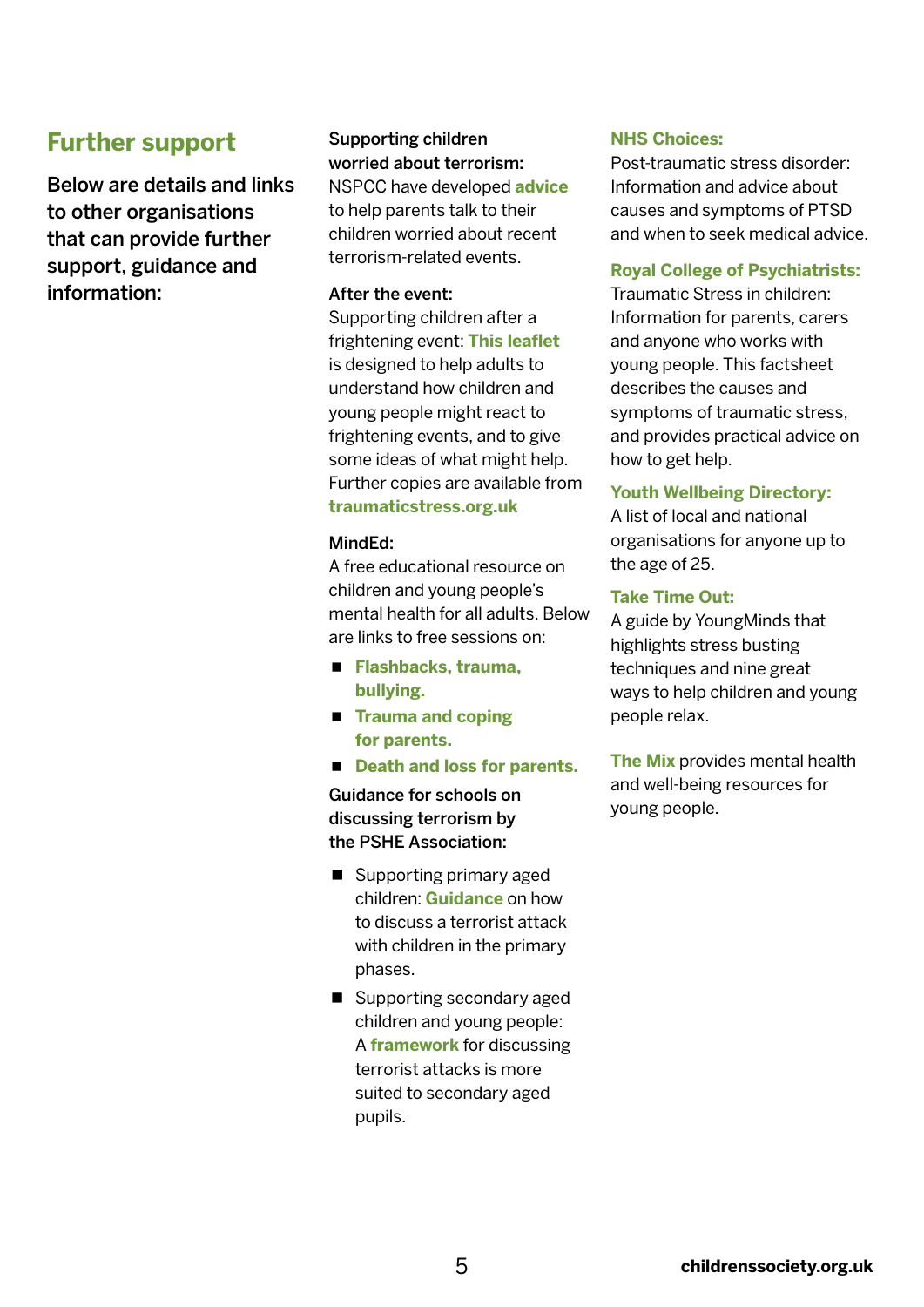#### **Helplines** NSPCC helpline for parents/ carers and professionals: 0808 800 5000

The NSPCC helpline is a place adults can contact by phone or online to get advice or share their concerns about a child, anonymously if they wish.

#### Childline: 0800 1111

Childline is a free, private and confidential service that helps anyone under 19 in the UK with any issue they're going through.

#### YoungMinds Parent's Helpline: 0808 802 5544

YoungMinds' Parents Helpline is available to offer advice to anyone worried about a child or young person's (up to the age of 25) behaviour, emotional well-being, or mental health condition. Support is available Monday to Friday 9.30am – 4pm, and it's free to call from mobiles and landlines.

#### Child Bereavement UK: 0800 02 888 40

Child Bereavement UK provide confidential support, information and guidance to families and professionals throughout the UK. Their professionally trained bereavement support workers are available to take calls 9am – 5pm Monday to Friday.

### NHS 111 service: 111 is the NHS

#### non-emergency number.

If you are concerned about a child's health or well-being and need urgent or emergency access to help, you can contact the NHS 111 service. It's fast, easy and free and allows you to speak to a highly trained adviser, supported by healthcare professionals.

You can also call 999 – when a child or young person is seriously ill or injured and their life is at risk.